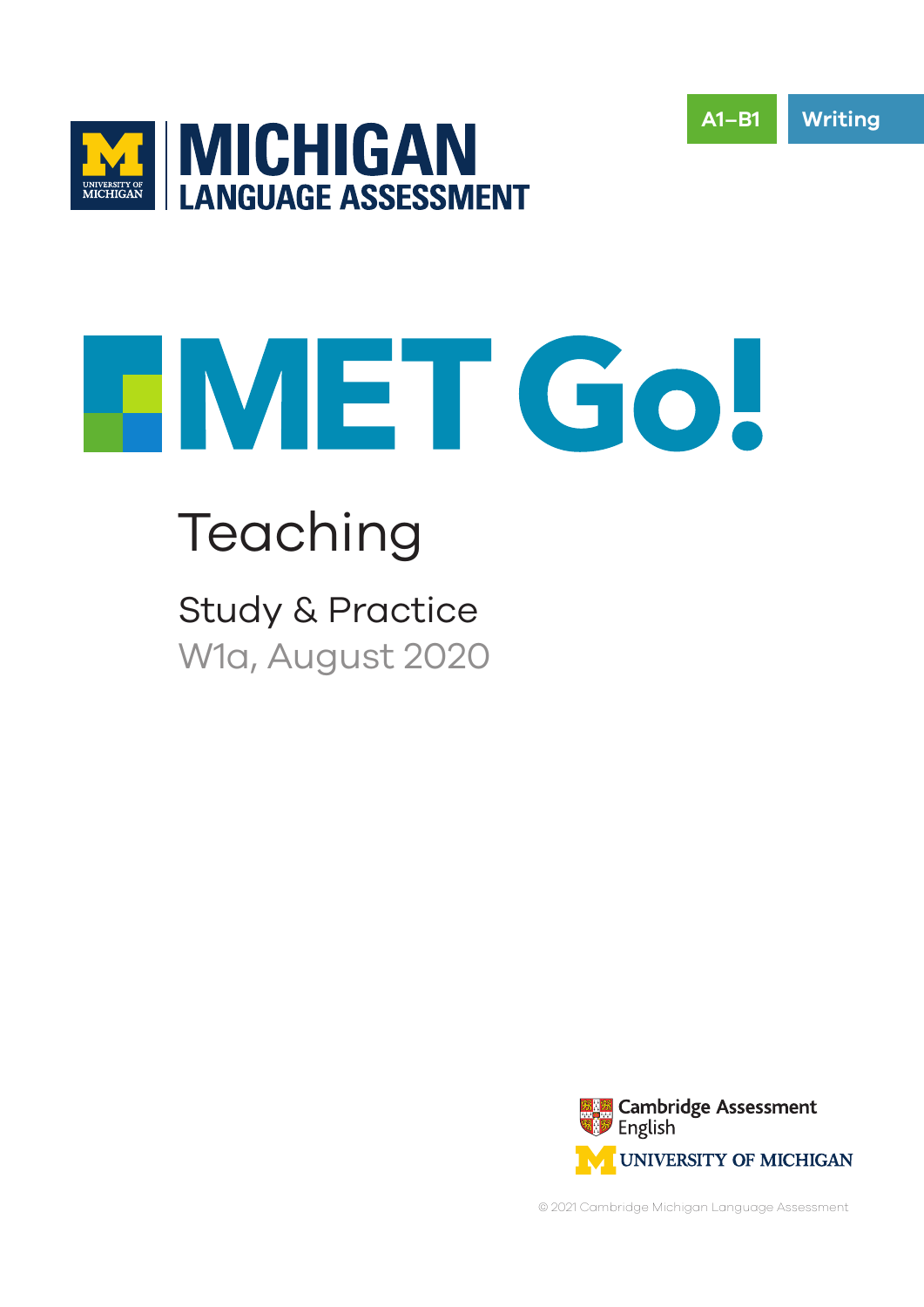Teacher Notes

*The following teacher notes accompany the classroom activities for practicing the skills needed to successfully complete the story-writing task on the MET Go! Writing test.* 

# **1. Write a Story**

**MET Go!** 

#### **Test Task**

Tell a story based on a comic strip illustration.

#### **Global Skills**

Describe a sequential narration of familiar events.

#### **Sub-skills**

- Use vocabulary words correctly in simple sentences.
- Use action verbs in sequential order to tell a story.
- Use connecting devices to indicate beginning, middle, and end of a story.
- Use basic grammatical constructions accurately in simple sentences.

#### **Details**

#### **A. Warm up/prior knowledge:**

Teach the verb '*break*,' adjective '*broken*'.

*verb: I broke something. / It broke. adjective: It's broken. / The \_\_\_\_\_\_\_\_\_ is broken.*

#### For intermediate/advanced students:

Review the words *accident/accidentally*

While not essential for successfully completing the task, the concept is relevant to the story.

#### **B. Vocabulary review/brainstorming**

- Students can brainstorm as a class, in small groups/pairs, or individually.
- Use the chart below the illustration to write nouns, verbs, and adjectives they will need for the story.
- For purposes of vocabulary review and writing practice, encourage students to write as may words about the picture as they can. The more detail, the better.

#### **C. Filling out details**

Encourage students to create their own details.

#### **Suggestions for using these materials**

- Black and white printed images will be adequate for completing the activities. If full color is desired, project the first page of the activity on a screen or display on computers.
- Print out the student worksheets.
- • Since the test uses paper and pencil, these writing activities are best completed as paper and pencil activities. Make sure students' handwriting is legible.

#### **Teaching Tips**

- These activities provide structured practice for beginning-level (pre-A1, A1) students to build confidence in writing short, connected narrative paragraphs. For advanced (A2-B1) students, skip to Part D.2 if preferred.
- • Grammar and mechanics are not rated separately on the test, but punctuation, capitalization, and spelling should be part of writing instruction.

#### Note on verb tenses:

• For a narrative, verbs should generally be in the present or past progressive to set the scene.

*They are/were playing ball (in the house) to set the scene.* 

• The action verbs that follow are usually in the past tense.

*The girl didn't catch the ball, and it hit the lamp.*

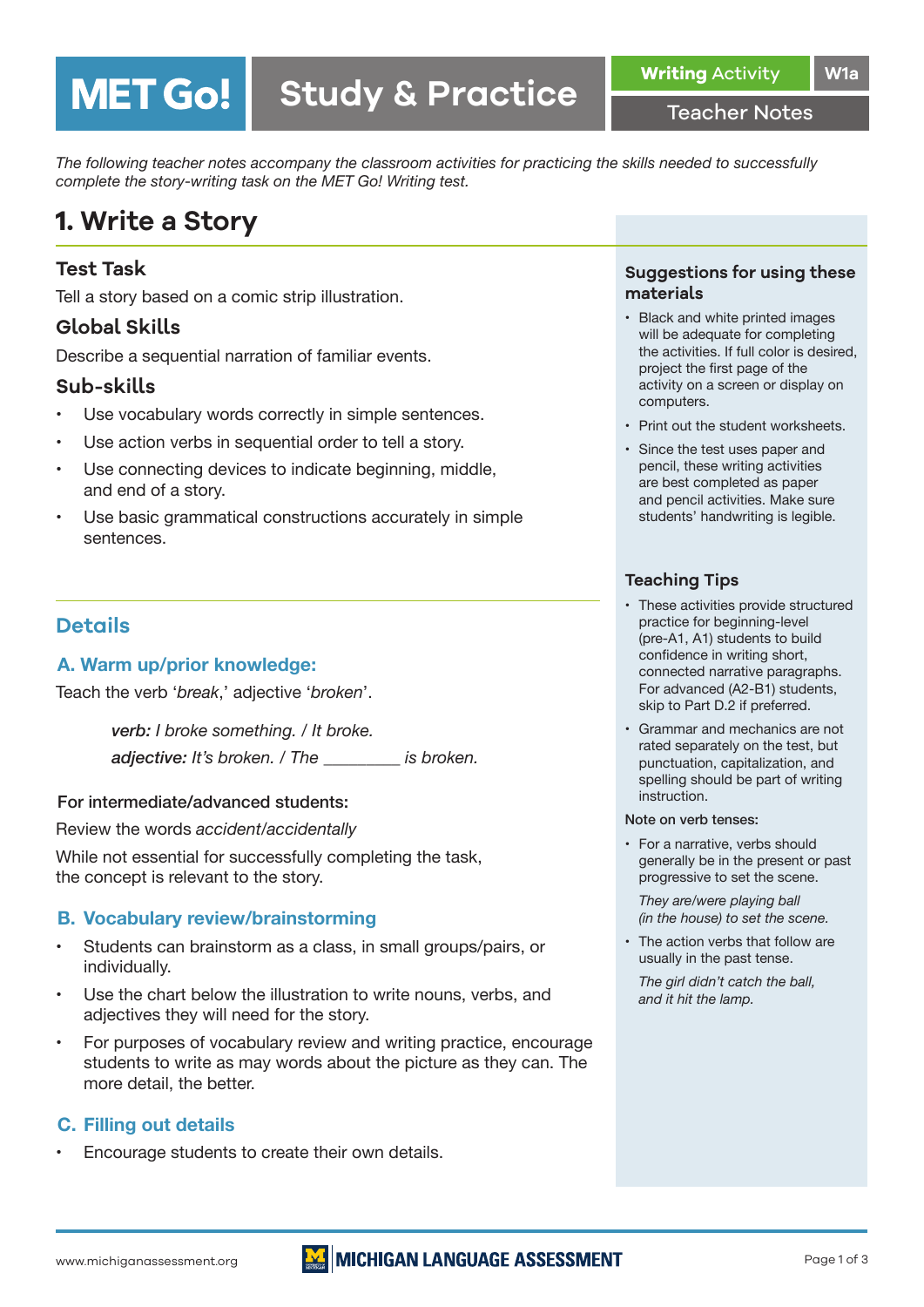#### *For example:*

*The boy and girl are friends / brother and sister / neighbors / cousins*

*They are at home / in a living room / in their bedroom*

- There are no 'right' answers, as long as their details go with the pictures.
- • Answers should emphasize writing for content, not grammatical accuracy or spelling. Short phrases are fine for this step.

#### **Construct simple sentences**

Use the verbs shown, plus additional vocabulary as they are able to complete the sentences. Model the first one, then have students complete the rest independently.

#### **D. Putting it all together**

- • Put the phrases in sequential order according to the events shown; number the phrases from 1-6 in the left-hand column.
- • Using the phrases above, plus the vocabulary in parts B and C, write a connected story in 3-5 sentences.
- See if students can come up with a title for their story.

| Write a Story: The Broken Lamp   |                       |                                       |                                  |                          |                         |
|----------------------------------|-----------------------|---------------------------------------|----------------------------------|--------------------------|-------------------------|
| <b>Nouns</b>                     |                       | <b>Adjectives</b>                     | <b>Verbs</b>                     |                          | <b>Prepositions</b>     |
| ball<br>boy<br>girl              | house<br>lamp<br>room | afraid<br>fun<br>happy                | break<br>fall<br>feel (happy)    | look at<br>play<br>stand | off<br>on               |
| floor<br>home                    | table                 | little (girl)                         | fix<br>have fun<br>help          | throw<br>use             |                         |
| <b>Nouns:</b><br><b>Advanced</b> |                       | <b>Adjectives:</b><br><b>Advanced</b> | <b>Verbs:</b><br><b>Advanced</b> |                          | <b>Conjunctions</b>     |
| accident                         |                       | careless                              | knock over                       |                          | and                     |
| glue                             |                       | guilty<br>irresponsible               | look (worried)<br>pick up        |                          | after (that)<br>finally |
|                                  |                       | responsible<br>sworried               |                                  |                          | next<br>then            |

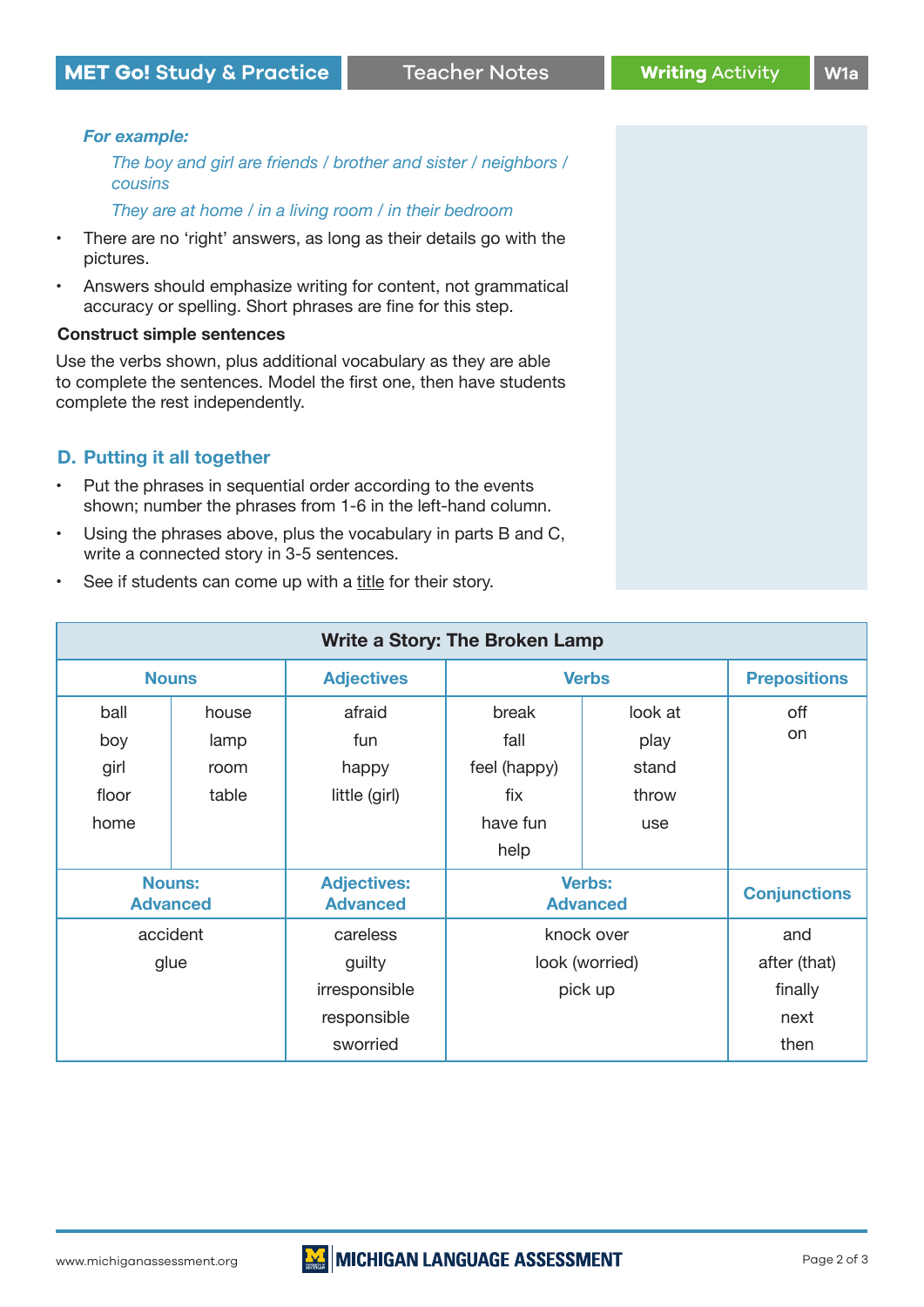### **Additional Teaching Suggestions**

- 1. To reinforce these writing skills, use a familiar comic strip or any available sequenced images with no dialogue. Then have students practice the same steps as in this activity:
	- • Brainstorm relevant vocabulary words (in pairs, as a whole class on board, or individually)
	- Put verb phrases with main actions or states in correct order
	- Build sentences with details from the vocabulary and phrases
	- Connect the sentences into a coherent narrative using conjunctions and adverbs.
- 2. The graphic on the final page can serve as a blank slate for students to create their own drawings as the basis of the story, based on a variety of themes according to students' interests. Simple stickfigure drawings are fine; encourage students to work in pairs or small-groups if preferred. Aim for three simple, connected sentences at lower levels, and up to five detailed sentences at higher levels.

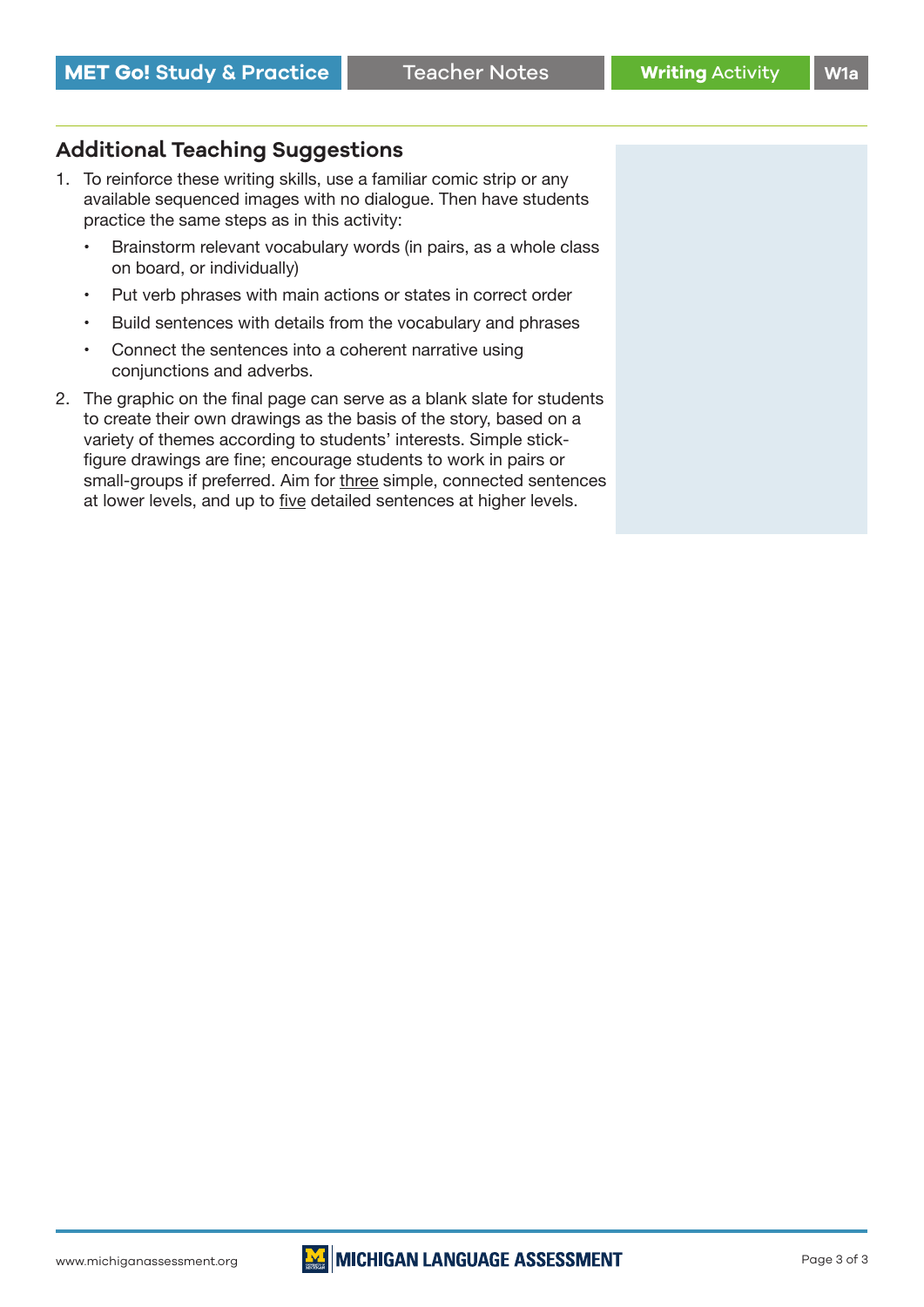# **Study & Practice** MET Go!

Student Worksheet

# **1. Write a story based on three pictures**

# **A. Warm-up: Think about or discuss in class**

- • Have you ever broken something?
- What was it?
- How did you feel?
- Did you try to fix it?

## **B. Pre-writing/vocabulary**



 Look at the picture.

 Write the words you will need for this story.

| <b>Nouns</b> (people & things) | <b>Verbs</b> (actions) | <b>Adjectives (feelings)</b> |
|--------------------------------|------------------------|------------------------------|
|                                |                        |                              |
|                                |                        |                              |
|                                |                        |                              |
|                                |                        |                              |
|                                |                        |                              |
|                                |                        |                              |
|                                |                        |                              |

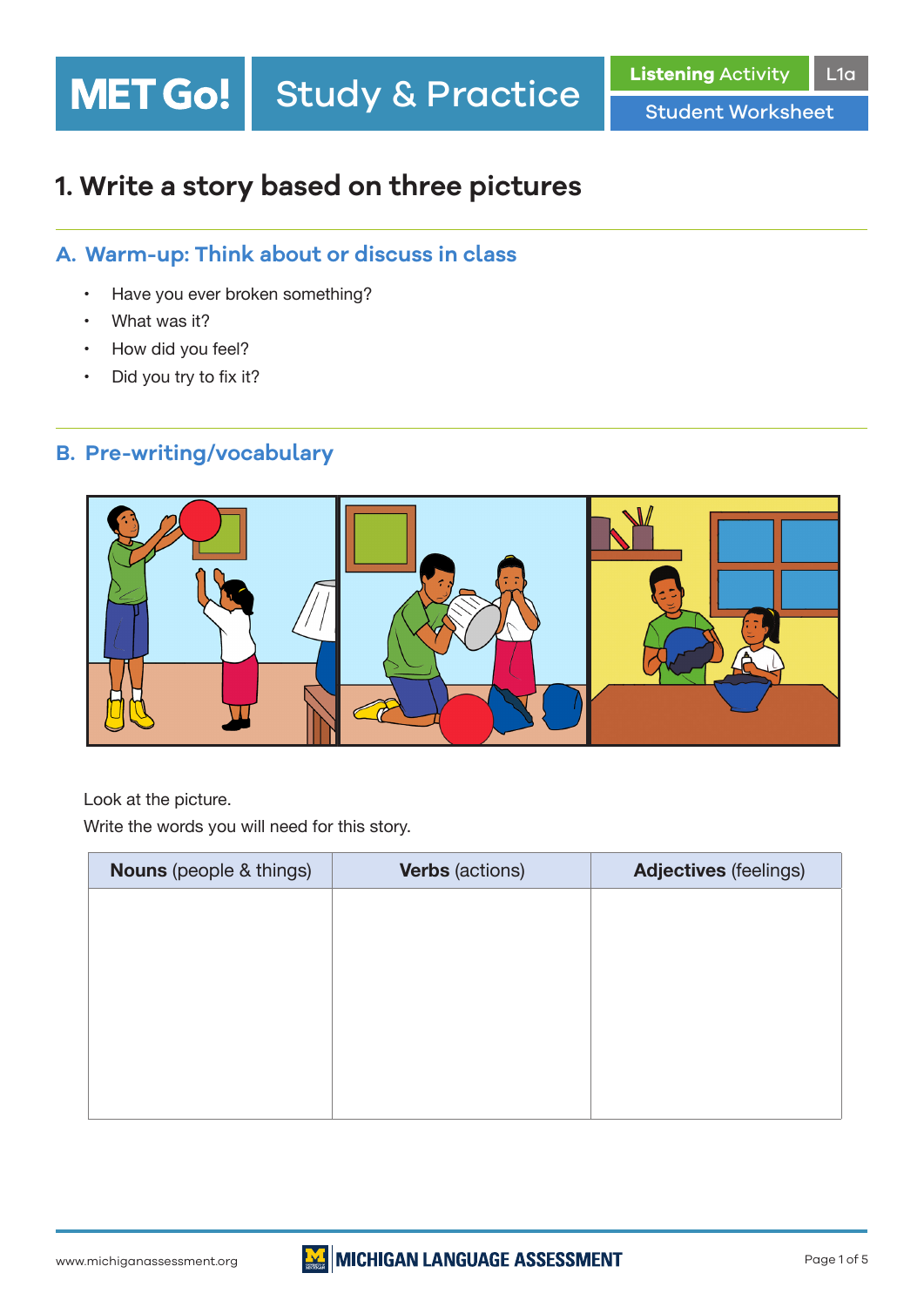### **C. Answer a few questions to set the scene**

You can make up your own answers based on the picture.

| Where are they?                    |
|------------------------------------|
|                                    |
| How do they feel at the beginning? |
|                                    |
| How do they feel at the end?       |
|                                    |

#### **Simple sentences.**

 Use the verbs shown—plus additional words from B and C—to complete the following sentences.

|             | (play).          |
|-------------|------------------|
|             | (throw).         |
|             | (knock over).    |
| 4. The lamp | (break).         |
|             | (pick up; look). |
|             | $(fix)$ .        |

#### **D. Putting it all together**

- **1. Beginning students**
- • What happens first?
- • What happens next?
- • What happens last?

 Number the following phrases 1–6 according to the action in the picture.

| they look worried         |
|---------------------------|
| they fix the lamp         |
| they play ball            |
| the lamp falls and breaks |
| they look happy           |
| the ball hits the lamp    |

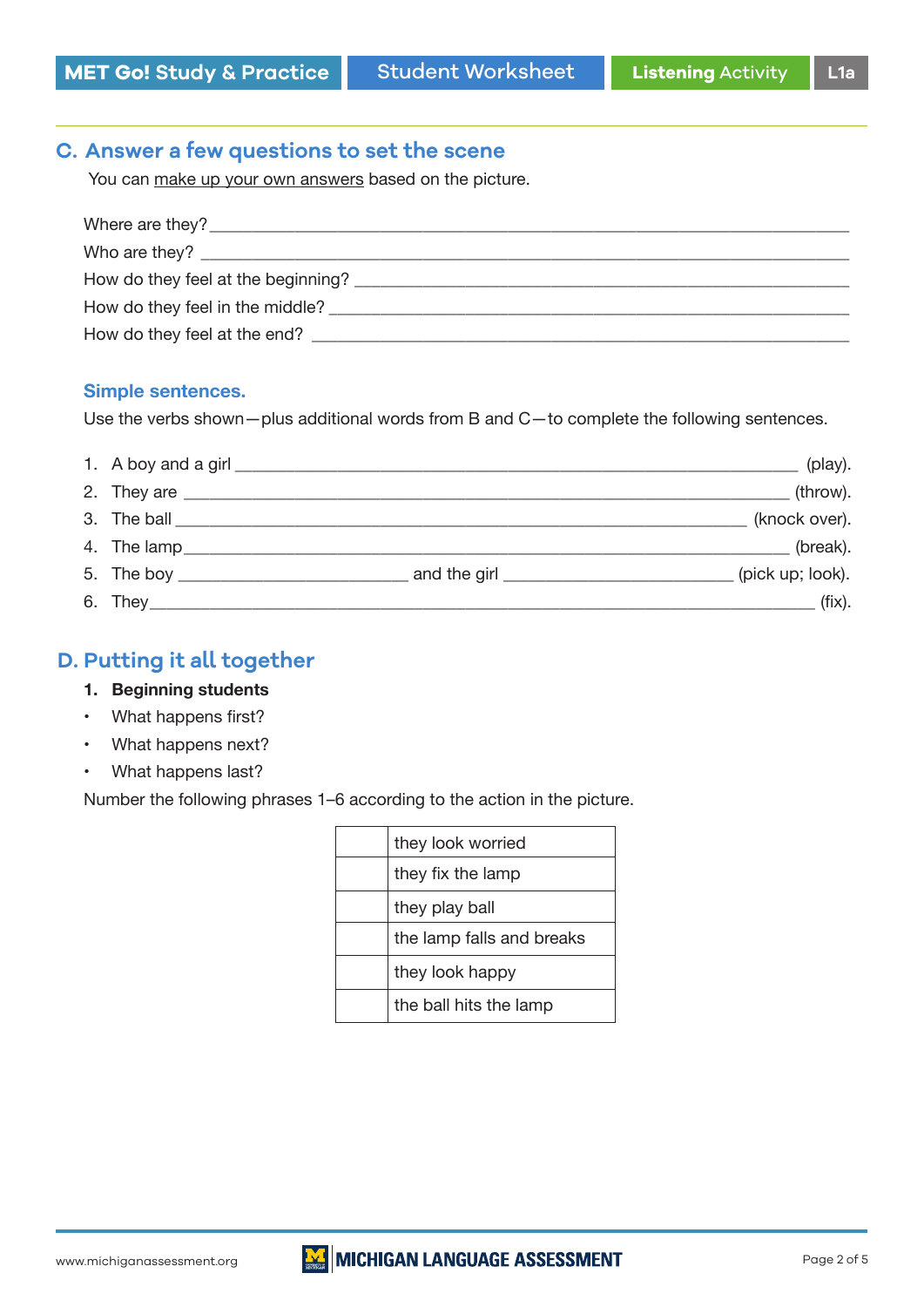Now, add the words from parts B & C to the action phrases above to write a story. Write 3-4 sentences.

#### 2. Intermediate/advanced students

Use the sentences from part D, with the vocabulary words and details you wrote in parts B and C, and write a short paragraph describing the events in the pictures.



- Think about the verb tenses:  $\bullet$ They were playing... The lamp broke... They looked/felt...
- $\bullet$ Challenge yourself: Include advanced vocabulary words like accident/accidentally, guilty, glue or other words to add more details.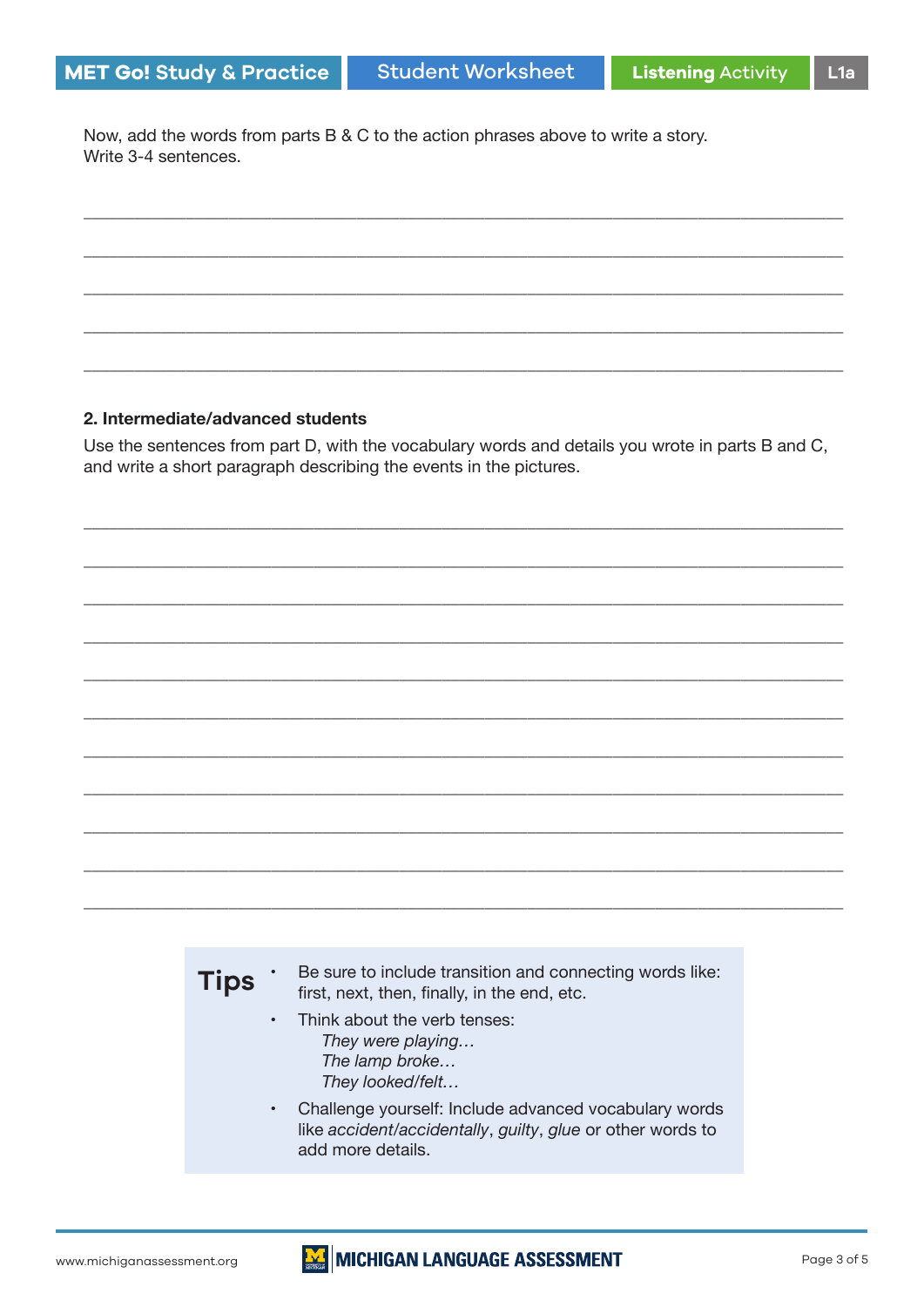#### **E. Create Your Own Comic Strip Story**

**Title/Topic: \_\_\_\_\_\_\_\_\_\_\_\_\_\_\_\_\_\_\_\_\_\_\_\_\_\_\_\_\_\_\_\_\_**

#### **A. Draw a picture. (Stick figures are fine!)**

#### **B. Write the words you will need for your story.**

| <b>Verbs</b> (actions) | <b>Adjectives</b> (feelings) |
|------------------------|------------------------------|
|                        |                              |
|                        |                              |
|                        |                              |
|                        |                              |
|                        |                              |
|                        |                              |
|                        |                              |

#### **C. Write 3-5 sentences or phrases, in the correct order.**